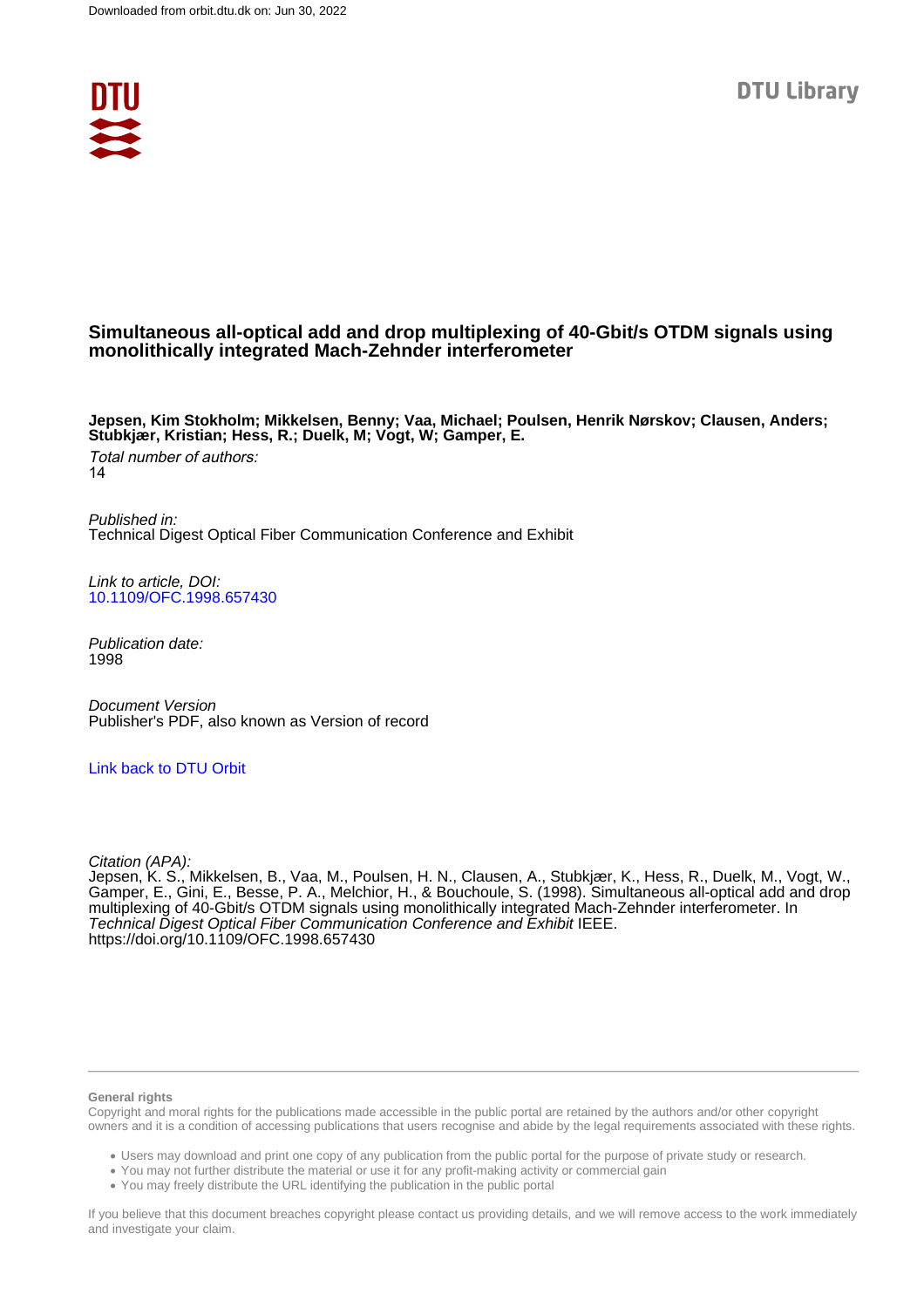<span id="page-1-0"></span>

**ThN1** Fig. 3. Measured optical pulse waveforms: (a) Initial pulse; (b) After 40-km transmission with dispersion slope of 0.06 ps/nm<sup>2</sup>/km; (c) After 40-km transmission with dispersion slope of 0.02 ps/nm\*/km.

sible by improving the relative timing jitter by optimizing the performance of the PLL.

Finally, PMD of fiber also broadens the pulse width. The average value of PMD of the commercially available dispersion-shifted fiber is 0.1  $p_s$ / $km<sup>0.5</sup>$ . The influence of the PMD becomes dominant when the transmission length exceeds 100 km and the reduction of the PMD will be necessary.

In conclusion, Tbit/s TDM transmission will become feasible by combining ultrafast optical signal processing technology, dispersion slope compensation technology, and fiber fabrication technology.

- 1. S. Kawanishi, H. Takara, T. Morioka, 0. Kamatani, K. Takiguchi, T. Kitoh, M. Saruwatari, Electron. Lett. 32, 916-918 (1996).
- $\overline{2}$ . T. Morioka, S. Kawanishi, K. Mori, M. Saruwatari, Electron. Lett. 30,1166-1168 (1994).
- 3. A.M. Vengssarkar, A.E. Miller, W.A. Reed, in *Optical Fiber Communication Conference* & *International Conference on Integrated Optics and Optical Fiber Communication,* Vol. 4 of 1993 OSA Technical Digest Series (Optical Society of America, Washington, D.C., 1993), pp. 56-59.
- 4. 0. Kamatani and S. Kawanishi, IEEE J. Lightwave Technol. **14,**  1757-1767 (1996).
- 5. P.A. Andrekson, N.A. Olsson, J.R. Simpson, T. Tanbun-Ek, R.A. Logan, M. Haner, Electron. Lett. 27, 922-924 (1991).
- 6. T. Morioka, S. Okamoto, M. Ishii, M. Saruwatari, Electron. Lett. 32, 836-837 (1996).
- 7. H. Takara, S. Kawanishi, T. Morioka, K. Mori, M. Saruwatari, Electron. Lett. **30,** 1152-1 153 (1994).
- 8. K. Takiguchi, S. Kawanishi, H. Takara, 0. Kamatani, K. Uchiyama, A. Himeno, K. Jinguji, Electron. Lett. 32,2083-2085 (1996).

| ThN <sub>2</sub> | 2:00pm |
|------------------|--------|
|                  |        |

### **Simultaneous all-optical add and drop multiplexing of 4O-Gbit/s OTDM signals using monolithically integrated Mach-Zehnder interferometer**

K.S. Jepsen, B. Mikkelsen, M. Vaa, H.N. Poulsen, A.T. Clausen, K.E. Stubkjaer, R. Hess,\* M. Duelk,\* W. Vogt,\* E. Gamper,\* E. Gini,\* P.A. Besse,\* **H.** Melchior,\* S. Bouchoule,\*\* *Department of Electromagnetic Systems, Technical University of Denmark, Building 348, Technical. University of Denmark, OK-2800 Lyngby, Denmark; E-mail: kje@emi.dtu. dk* 

As a means to overcome electronic bottlenecks optical time-division multiplexing (OTDM) is well suited for long-distance, high-bit-rate transmission,<sup>1,2</sup> e.g., for interconnecting large regional networks. A key component in an OTDM network is the all-optical add-drop multiplexer (AO-ADM), in which one or more channels are extracted and new channels inserted into the vacant timeslot(s). The AO-ADM must therefore provide a "complementary" demultiplexing for optically clearing a timeslot before adding a new channel. This is difficult to realize using methods such as, e.g., four-wave mixing, which has previously been used for demultiplexing.<sup>3</sup> In this paper we demonstrate for the first time to our knowledge, that both regular demultiplexing and complementary demultiplexing with add-functionality can be performed *simultaneously* at 40 Gbit/s using a single semiconductor optical amplifier based, monolithically integrated Mach-Zehnder interferometer (SOA-MZI).

The SOA-MZI structure is active-passive comprising passive waveguides with multimode interference couplers (MMI), and monolithically integrated SOAs in the two interferometer arms. The operation principle is ultrafast, based on differential injection of short control pulses into the interferometer arms and the device can operate at bit rates of 80 Gbit/s or more.<sup>4,5</sup>

The experimental setup is shown in Fig. 1. The short optical pulses needed for both the 40-Gbit/s signal, the 10-Gbit/s add signal and the control pulses are derived from gain-switched distributed feedback (DFB) lasers with dispersion-compensating fiber (DCF) pulse compression. The signal pulses are psuedo-random binary sequence (PRES) modulated at 10 Gbit/s. The signal for the "add" operation is tapped before passively multiplexing the "main" signal to a single polarization



**ThN2 Fig.** 1. Schematic setup.